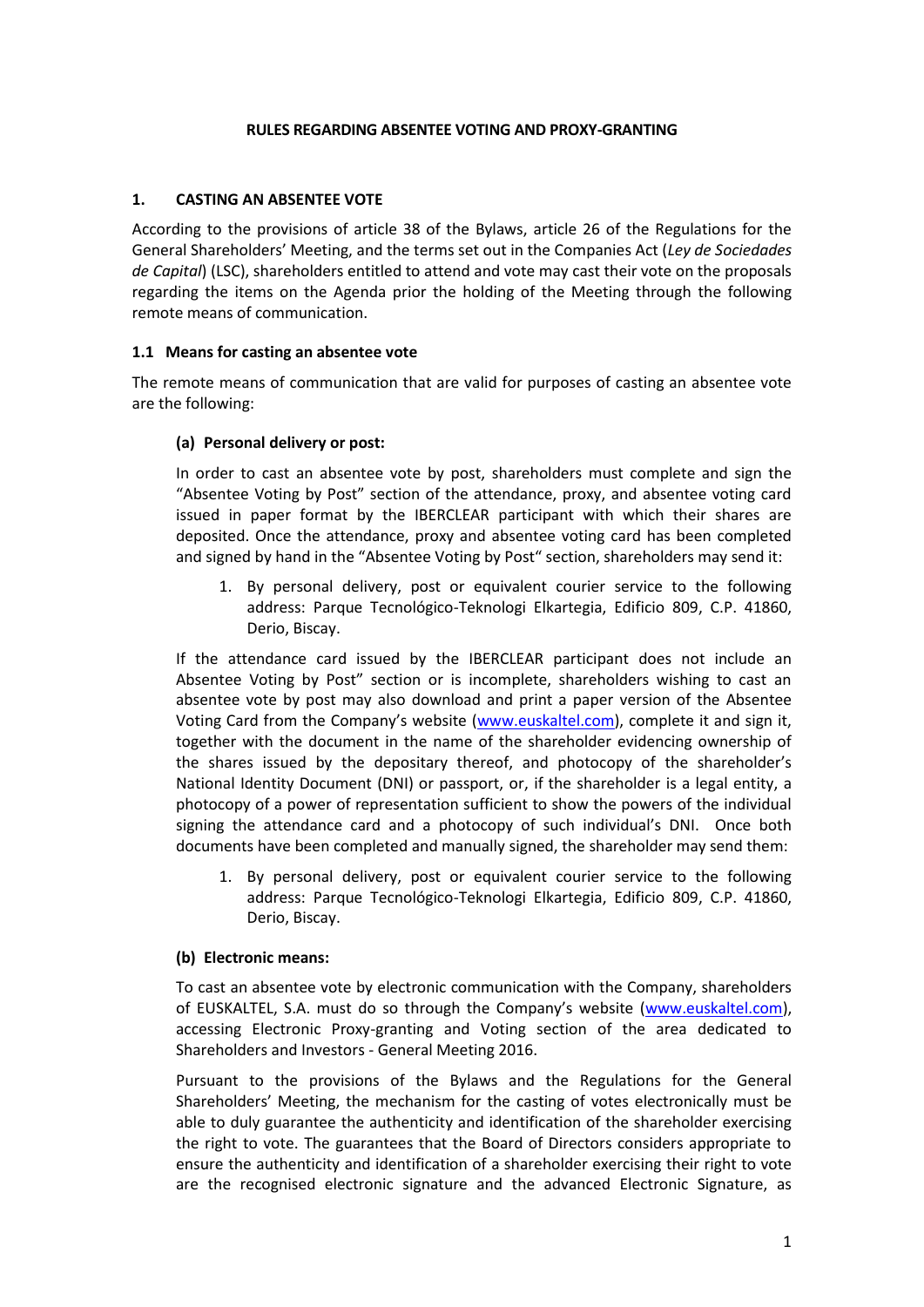provided by Law 59/2003 of 19 December on electronic signatures, provided they are based on a recognised electronic certificate in respect of which there is no evidence of revocation and issued by the Spanish Public Certification Authority (*Autoridad Pública de Certificación Española*) (CERES) within the Royal Spanish Mint (*Fábrica Nacional de Moneda y Timbre*).

Prior to the expiration of the deadline for casting the vote, shareholders may view or revoke the previously cast electronic vote through the Company's website, following the instructions provided on said website

# **1.2 Specific rules for casting a vote by remote means of communication**

To be valid, votes cast by any of said means of remote communication (postal or electronic) must be received by the Company before midnight (24:00) on the day immediately prior to the day set for the holding of the General Shareholders' Meeting upon first call, i.e. before midnight (24:00) on 26 June 2016. Otherwise, the absentee vote shall be deemed to have not been cast.

Shareholders casting their absentee vote as provided in the Bylaws and in the Regulations for the General Shareholders' Meeting shall be deemed to be present for purposes of constituting a quorum for the General Shareholders' Meeting in question. Accordingly, absentee votes cast previously shall be deemed to have been revoked and those cast subsequently shall be deemed not to have been cast.

An absentee vote shall only be deprived of effect: (i) by subsequent and express revocation made by the same means used to cast the vote and within the period established for such purpose, (ii) by attendance at the meeting of the shareholder who cast the vote, or (iii) by transfer of the shares the ownership of which grants the right to vote, of which the Company has notice prior to the date provided for the holding of the Meeting.

# **2. PROXY-GRANTING BY REMOTE MEANS OF COMMUNICATION**

Pursuant to the provisions of article 32 of the Bylaws, article 13 of the Regulations for the General Shareholders' Meeting, and on the terms established in the Companies Act (LSC), all shareholders having the right to attend may be represented at a General Meeting by another person, even though not a shareholder, by complying with the requisites and formalities required by Law, the Bylaws and the other internal rules of the Company to the extent applicable, and in accordance with the following instructions.

# **2.1 Means for granting a proxy**

The remote means of communication that are valid for purposes of granting a proxy are the following:

# **(a) Personal delivery or post:**

In order to grant their proxy vote by post, shareholders must complete and sign the "Proxy" section of the attendance, proxy, and absentee voting card issued in paper format by the IBERCLEAR participant with which their shares are deposited or the card issued by the Company.

Shareholders may send the duly completed and signed card by personal delivery, post or equivalent courier service to the following address: Parque Tecnológico-Teknologi Elkartegia, Edificio 809, C.P. 41860, Derio, Biscay.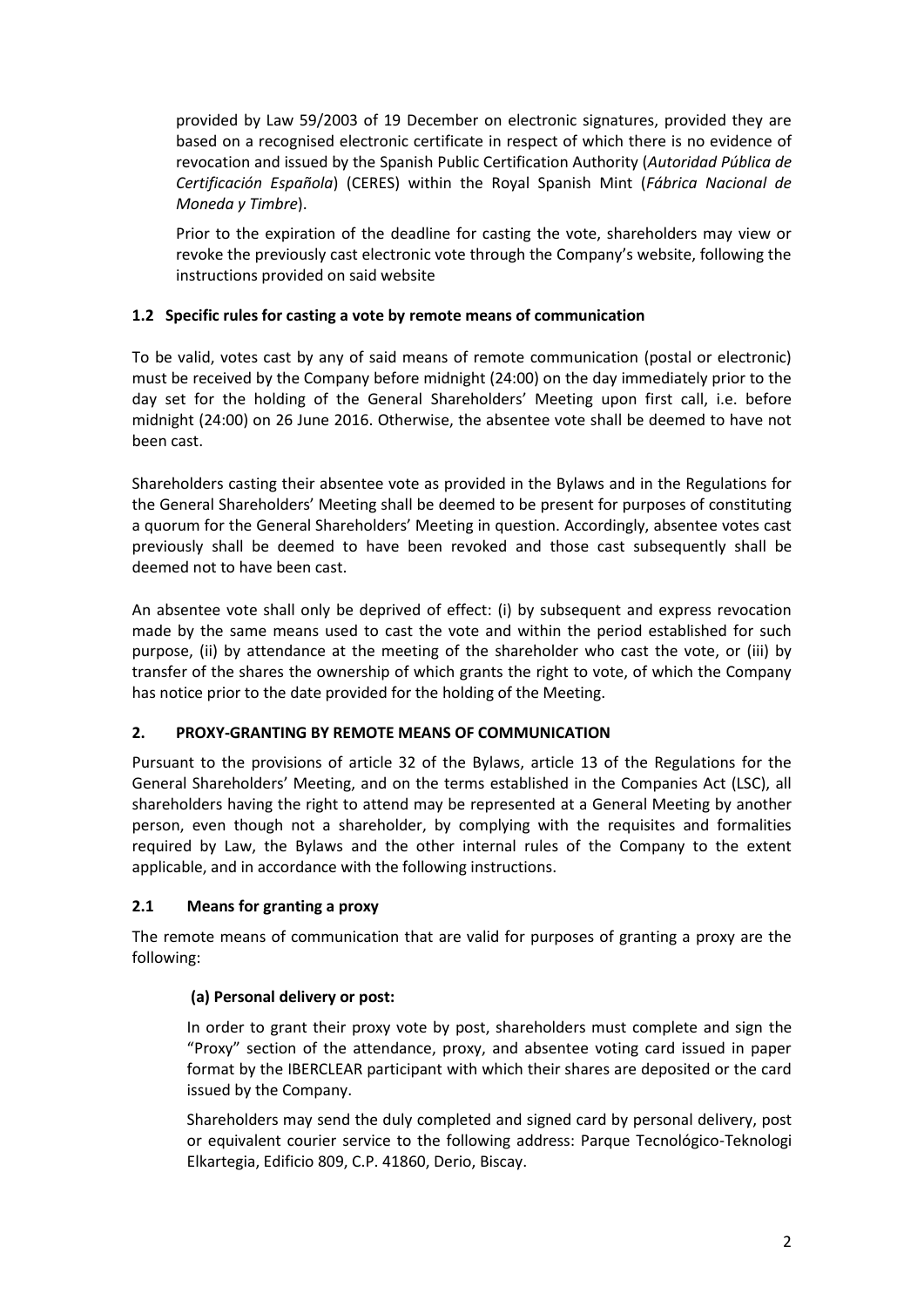The proxy must be accepted by the proxy representative, absent which it shall not be deemed valid. To such end, the proxy representative may sign the attendance card itself in the space provided for such purpose. The proxy representative may only cast a vote by attending the Meeting in person. On the day and place set for the holding of the Annual General Shareholders' Meeting, the appointed proxy representatives must identify themselves with their National Identity Document or Passport in order to allow the Company to verify the proxy granted, attaching a copy of such proxy.

#### **(b) Electronic means:**

To grant their proxy by electronic communication with the Company, shareholders of EUSKALTEL, S.A. must do so through the Company's website ([www.euskaltel.com\)](http://www.euskaltel.com/), accessing Electronic Proxy-granting and Voting section of the area dedicated to Shareholders and Investors - General Meeting 2016.

Pursuant to the provisions of the Bylaws and the Regulations for the General Shareholders' Meeting, the mechanism for the casting of votes electronically must be able to duly guarantee the authenticity and identification of the shareholder exercising the right to vote. The guarantees that the Board of Directors considers appropriate to ensure the authenticity and identification of a shareholder exercising their right to vote are the recognised electronic signature and the advanced Electronic Signature, as provided by Law 59/2003 of 19 December on electronic signatures, provided they are based on a recognised electronic certificate in respect of which there is no evidence of revocation and issued by the Spanish Public Certification Authority (*Autoridad Pública de Certificación Española*) (CERES) within the Royal Spanish Mint (*Fábrica Nacional de Moneda y Timbre*).

Shareholders granting a proxy by electronic means undertake to give notice to the designated proxy representative of the proxy granted.

Prior to the expiration of the deadline for granting the proxy, shareholders may view or revoke the previously granted electronic proxy through the Company's website, following the instructions that will be provided on said website

# **2.2 Rules for granting proxies by remote means of communication**

To be valid, proxies granted by any of said means of remote communication (postal or electronic) must be received by the Company before midnight (24:00) on the day prior to the day set for the holding of the General Meeting upon first call, i.e. before midnight (24:00) on 26 June 2016. Otherwise, the proxy shall be deemed to have not been granted.

Shareholders who grant a proxy by post or remote electric communication undertake to give notice to the designated proxy representative of the proxy granted thereto. If the proxy is granted to a director or to the Secretary of the Board of Directors of the Company, such notice shall be deemed to have been given by means of the receipt by the Company of said proxy by postal correspondence or electronic communication.

On the day and place set for the holding of the Meeting, the appointed proxy representatives must identify themselves by showing their National Identity Document or any other valid official document that is generally accepted for these purposes, in order to allow the Company to verify the proxy granted to them, attaching a printed copy of such proxy duly signed by the proxy representative and the shareholder represented thereby, as well as the power of representation, if applicable.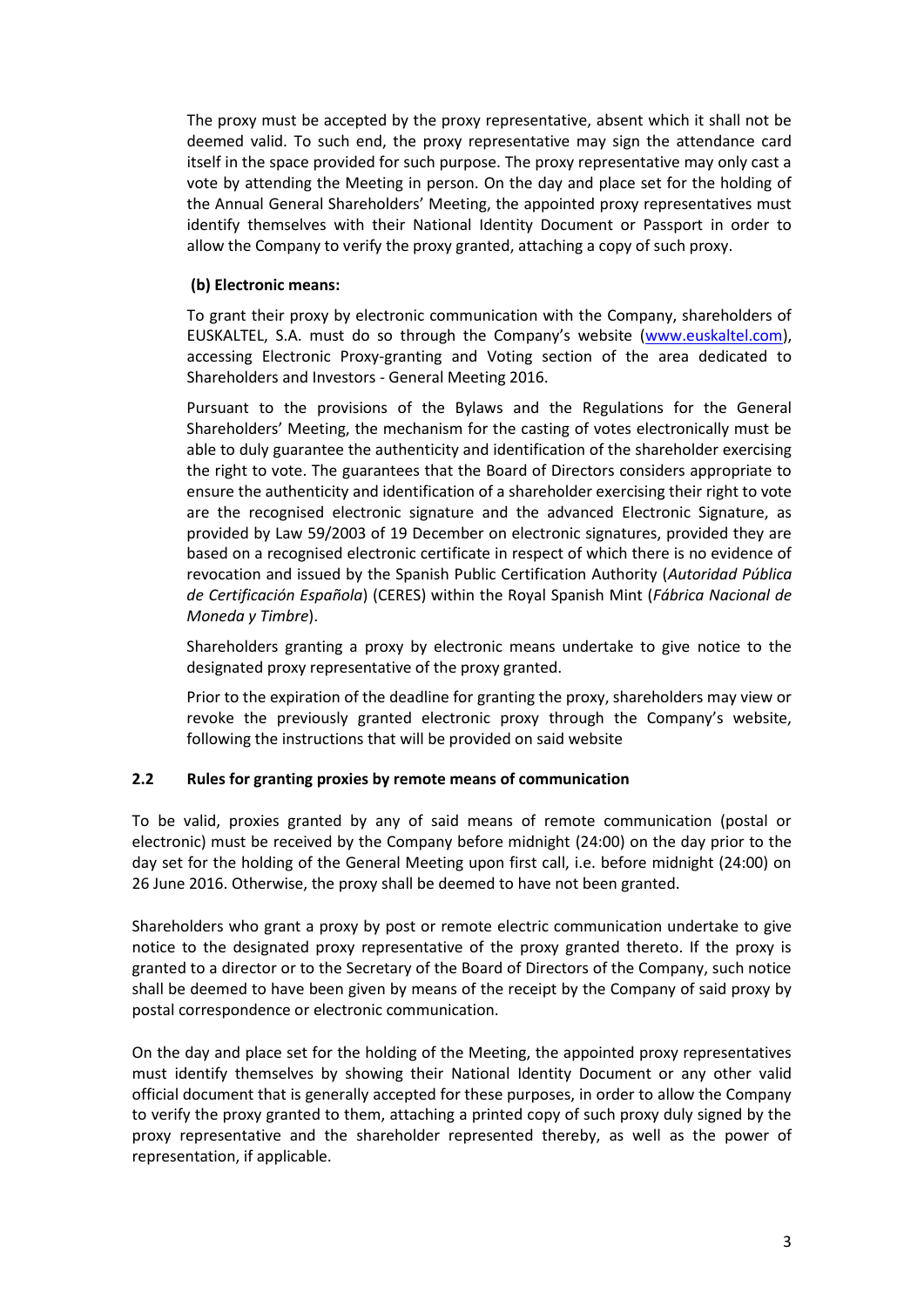The proxy representative may only cast the vote of the shareholder they represent by attending the General Meeting in person. A proxy is always revocable. Attendance by the shareholder at the General Meeting entails the revocation of any proxy, regardless of the date thereof.

Furthermore, proxies granted after the casting of an absentee vote shall be deemed not to have been granted.

# **3. RULES OF PRIORITY AND OTHER PROVISIONS**

# **3.1 Rules of priority among proxies, absentee voting and attendance in person at the meeting**

#### **3.1.1 Priorities among proxies, absentee voting and physical attendance**

**(i)** Attendance in person at the General Meeting by the shareholder who previously granted a proxy or cast an absentee vote, regardless of the means used for such purpose, shall render void said proxy or vote.

**(ii)** Regardless of the means used to cast them, a vote shall render ineffective any proxy, whether granted previously, in which case it shall be deemed revoked, or subsequently, in which case it shall be deemed not to have been granted.

#### **3.1.2 Priority in the event that several proxies are granted or votes cast by remote means of communication**

**(i)** If a shareholder validly grants a proxy by electronic communication and also grants it using the attendance, proxy and absentee voting card printed and issued by the entity or entities in charge of the book-entry registry or by the Company, the latter shall prevail over the one granted by electronic communication, regardless of the respective dates on which they were granted

**(ii)** Without prejudice to other specific rules, in the event that a shareholder validly grants several proxies or casts several votes by electronic communication, the last proxy granted or the last vote cast received by the Company within the established period shall prevail.

# **3.2 Joint Ownership**

In the event of joint ownership of the shares, for purposes of section 126 of the Companies Act, the joint owner voting or granting a proxy by remote means of communication shall be deemed to have been appointed by the other joint owners to exercise the rights deriving from the shares.

#### **3.3 Other provisions**

Both a proxy granted and an absentee vote shall be rendered void by a transfer shares of which the Company is aware.

For purposes of compliance with the provisions of the Regulations for the General Shareholders' Meeting and the Bylaws for granting a proxy and casting a vote by electronic correspondence, the electronic document completed by the shareholder through the Company's website and confirmed with the shareholder's recognised electronic signature shall be deemed to be a copy in inalterable electronic form of the attendance and proxy card.